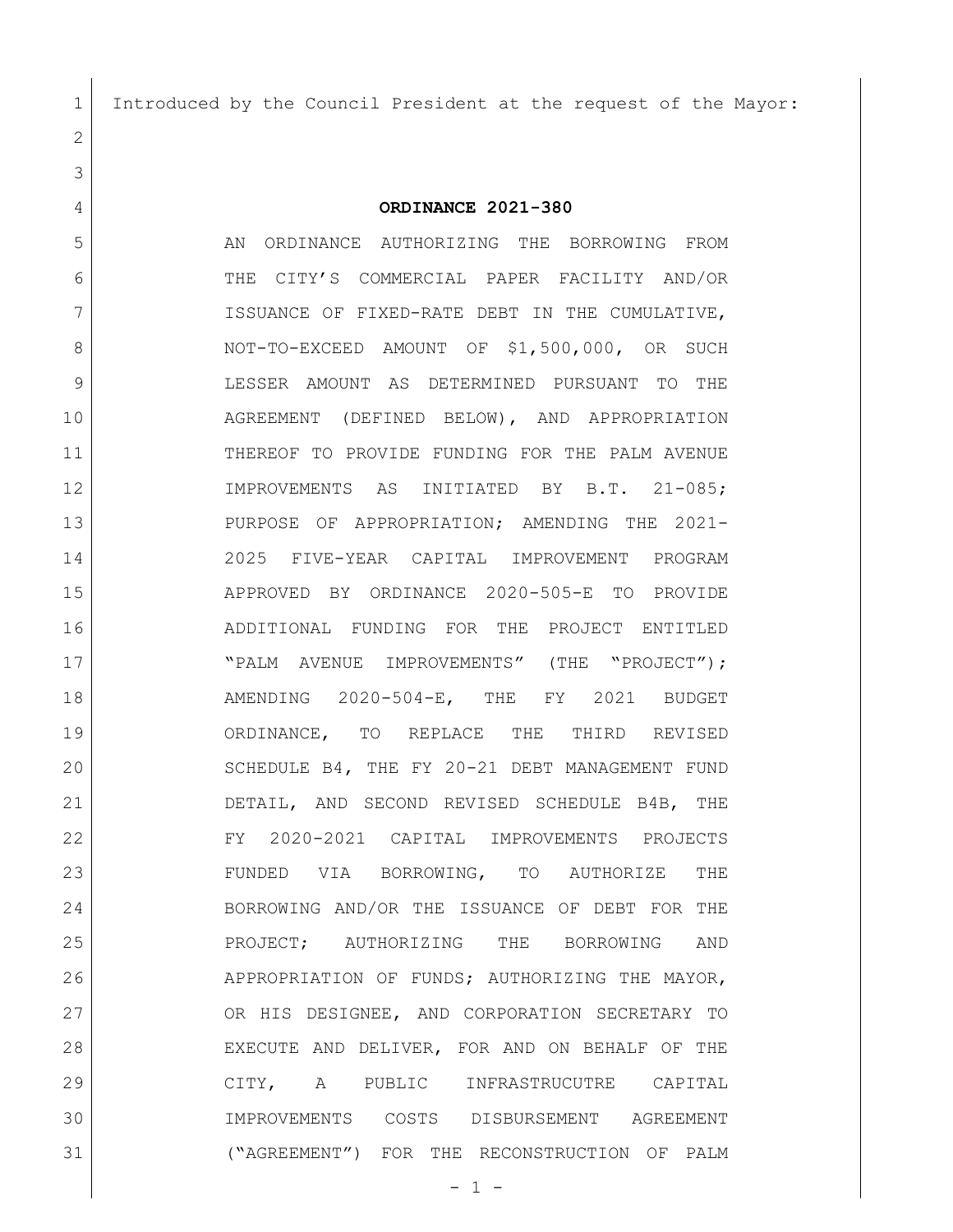1 AVENUE BETWEEN THE CITY AND SOUTHERN BAPTIST 2 | HOSPITAL OF FLORIDA, INC. (THE "DEVELOPER"), WHICH AGREEMENT AUTHORIZES THE DEVELOPER TO 4 PROVIDE FOR THE DESIGN, ENGINEERING, PERMITTING, CONSTRUCTION, ENGINEERING AND INSPECTION SERVICES, AND CONSTRUCTION OF CERTAIN IMPROVEMENTS TO PALM AVENUE ON BEHALF 8 OF THE CITY, TO BE FUNDED BY THE CITY AS SET 9 FORTH IN THE AGREEMENT, WITH COST OVERRUNS THE RESPONSIBILITY OF THE DEVELOPER; PROVIDING FOR OVERSIGHT BY THE PUBLIC WORKS DEPARTMENT; 12 PROVIDING AN EFFECTIVE DATE.

 **WHEREAS,** as authorized by Ordinance 2019-468-E, the City entered into a Development Agreement ("Prior Agreement") with Southern Baptist Hospital of Florida, Inc. ("Developer") for the reconstruction of Palm Avenue (the "Project") pursuant to which funding was previously appropriated in the aggregate amount of \$4,900,000; and

 **WHEREAS**, due to unanticipated increased costs for the Project and associated delays, City has proposed and Developer has agreed to terminate the Prior Agreement and enter into a new Public Infrastructure Capital Improvements Agreement for the reconstruction of Palm Avenue (the "Agreement"), for the purpose of providing funds to the Developer for the design, engineering, permitting, CEI, and construction of the Palm Avenue improvements to be owned by the City; and

 **WHEREAS**, due to increased construction costs, the City hereby is appropriating an additional \$1,500,000 from the City's commercial paper facility to the Project for fiscal year 2021-2022 for total City funding of \$6,400,000 for the Project; now therefore

 $-2 -$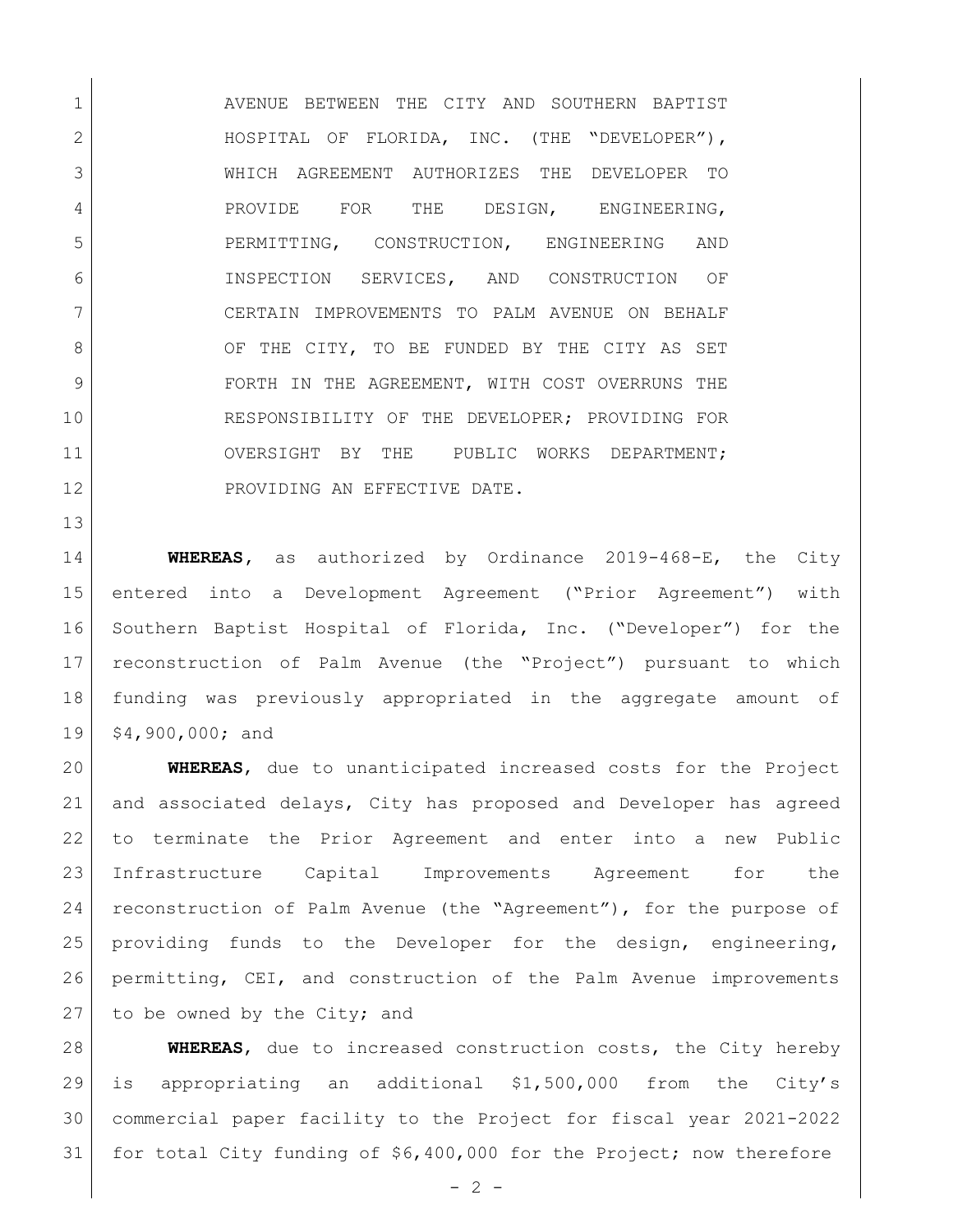| $\mathbf 1$    | BE IT ORDAINED by the Council of the City of Jacksonville:                |
|----------------|---------------------------------------------------------------------------|
| $\overline{2}$ | Section 1.<br><b>Recitals.</b> The recitals above are true<br>and         |
| 3              | correct and incorporated herein by reference.                             |
| 4              | Section 2.<br>Appropriation. For the 2020-2021 fiscal year,               |
| 5              | within the City's budget, there are hereby appropriated the               |
| 6              | indicated sum(s) from the account(s) listed in subsection (a) to          |
| 7              | the $account(s)$ listed in subsection $(b)$ :                             |
| 8              | (B.T. 21-085 attached hereto as <b>Exhibit 1</b> and incorporated herein) |
| 9              | Appropriated from:<br>(a)                                                 |
| 10             | \$1,500,000<br>See B.T. 21-085                                            |
| 11             | Appropriated to:<br>(b)                                                   |
| 12             | See B.T. 21-085<br>\$1,500,000                                            |
| 13             | Explanation of Appropriation:<br>(C)                                      |
| 14             | The appropriation authorizes the borrowing of \$1,500,000                 |
| 15             | from the City's Commercial Paper Facility and/or the                      |
| 16             | issuance of debt in the cumulative, maximum amount of                     |
| 17             | \$1,500,000 and appropriates the funds to the Project.                    |

 **Section 3. Purpose.** The purpose of the appropriation in Section 2 is to authorize an additional \$1,500,000 in funding to the Project that in combination with \$4,900,000 of City funds already appropriated fully funds the Project.

 **Section 4. CIP Amendment**. Ordinance 2020-505-E, being the 2020-2024 Five-Year Capital Improvement Program for the City 24 and certain of its independent agencies ("CIP"), is hereby amended to add funding to the project entitled "Palm Avenue Improvements". The project is more fully described in the Project Information Sheet attached hereto as **Exhibit 2** and incorporated herein. The Council finds that the deferral of this amendment of the CIP until the next annual budget and CIP review will be detrimental to the best interests of the community because such deferral will result in an unnecessary delay in the reconstruction of Palm Avenue and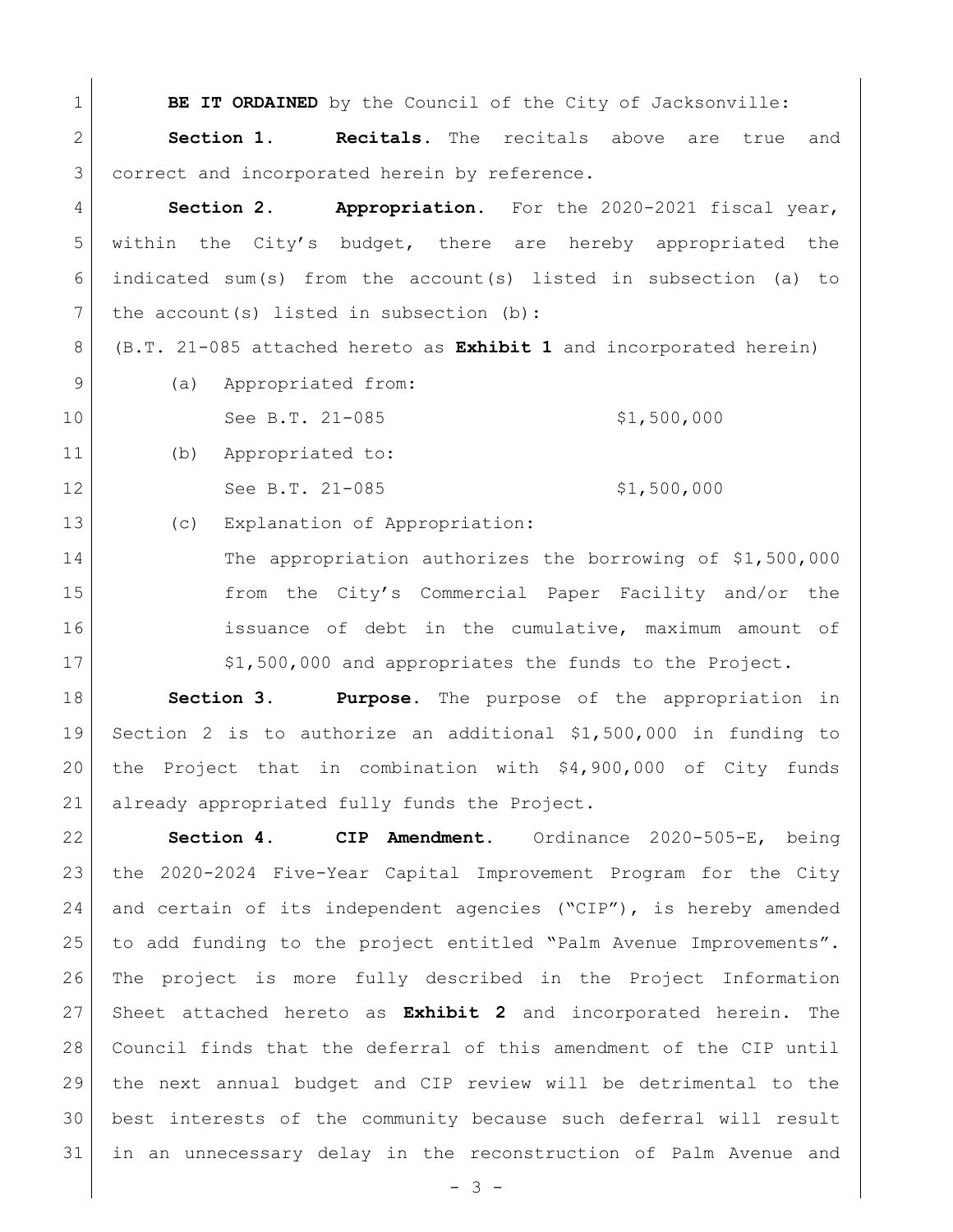delay an adjacent, related private development. Pursuant to Section 122.605(c), Ordinance Code, enactment of this ordinance 3 | requires approval by a two-thirds vote of the Council members present at the meeting because of the CIP amendment set forth in this section. Except as amended herein, the Five-Year Capital Improvement Program approved by Ordinance 2020-505-E shall continue 7 in full force and effect.

 **Section 5. Amending 2020-504-E, the FY 2020-2021 Budget Ordinance, to replace Third Revised Schedule B4 and Second Revised Schedule B4b to provide additional funding for the Project.** 2020- 504-E, the FY 2020-2021 Budget Ordinance, is hereby amended to replaced Third Revised Schedule B4, entitled "FY 20-21 Debt Management Fund Detail", and Second Revised Schedule B4b, entitled "FY 20-21 Capital Improvement Projects Funded via Borrowing", to provide an additional \$1,500,000 in funding to the project entitled "Palm Avenue Improvements". The Fourth Revised Schedule B4 and Third Revised Schedule B4b are attached hereto as **Exhibit 3** and **Exhibit 4**, respectively.

 **Section 6. Authorizing the Borrowing and Appropriation of Funds.** The City is hereby authorized to borrow under its Commercial Paper Program and/or issue fixed-rate debt in the cumulative, maximum amount of \$1,500,000 and such funds are hereby appropriated to fund the Palm Avenue Improvements project. The authorization set forth in this Section is subject to the requirements and prerequisites of the Commercial Paper Program 26 and/or bond programs.

 **Section 7. Execution of Public Infrastructure Capital Improvements Costs Disbursement Agreement authorized**. The Mayor, or his designee, and the Corporation Secretary are hereby authorized to execute and deliver, for and on behalf of the City, the Public Infrastructure Capital Improvements Costs Disbursement

 $- 4 -$